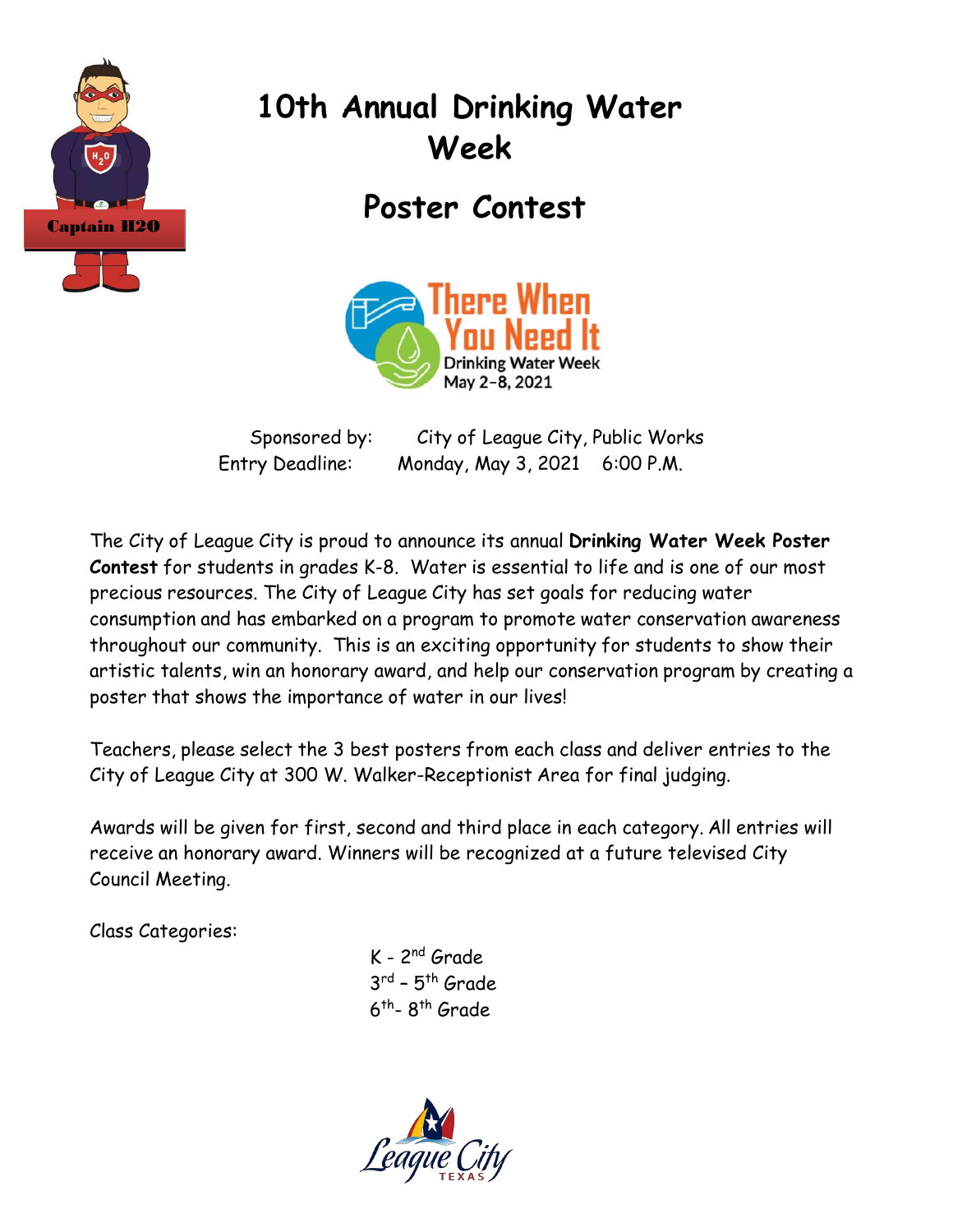## **Guidelines and Entry Form**

## **Drinking Water Week**

## **Poster Contest**

### **Drinking Water Week is May 2 - 8, 2021**

Entry Deadline: Monday, May 3, 2021 6:00 P.M.

Poster must be produced horizontally (landscape) on  $11'' \times 17''$  white paper

Any two-dimensional art medium may be used

Three dimensional posters will not be accepted

Students must work independently (no collaboration with other students)

Only original artwork will be accepted. Computer-generated drawings will not be considered.

Reproduction of popular cartoon characters will be disqualified.

Posters will not be returned. They will remain the property of the City of League City and may be reproduced.

#### **Awards:**

Awards will be given for first, second, and third place in each category.

- 1<sup>st</sup> Place Honorary Award/Plaque
- 2nd Place Honorary Plaque
- 3<sup>rd</sup> Place Honorary Plaque

#### **Judging criteria:**

All entries will be judged on originality, creativity, neatness, artwork, and ability to convey the message of water conservation.

#### **Deadline:**

All entries must be delivered by Monday, May 3, 2021 at 6:00 p.m. to be eligible.

Winners will be recognized at a future televised City Council meeting and their photographs and posters will be published on Channel 16.

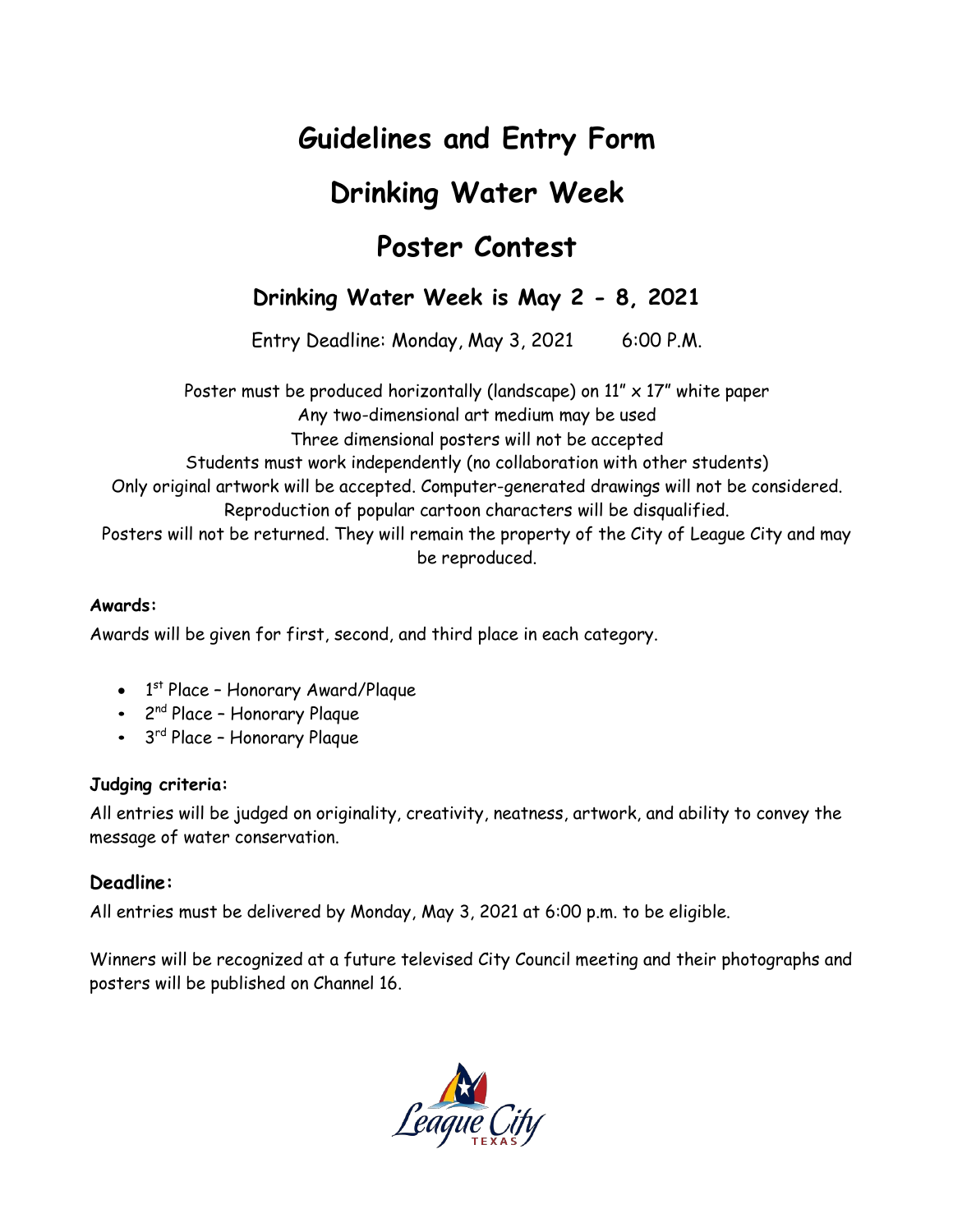### 2021 Student Poster Entry Form

Please complete the information below and securely tape to the back of all poster submissions - Due 05/03/21

|                                                                                                              |                                                                                                                                                                                                                                      |                               | <b>City</b> |  |
|--------------------------------------------------------------------------------------------------------------|--------------------------------------------------------------------------------------------------------------------------------------------------------------------------------------------------------------------------------------|-------------------------------|-------------|--|
|                                                                                                              |                                                                                                                                                                                                                                      |                               | Phone       |  |
|                                                                                                              | Number of Students in Your Class <b>Analytical Contract Contract Contract Contract Contract Contract Contract Contract Contract Contract Contract Contract Contract Contract Contract Contract Contract Contract Contract Contra</b> |                               |             |  |
|                                                                                                              |                                                                                                                                                                                                                                      | Age https://www.facebook.com/ |             |  |
|                                                                                                              |                                                                                                                                                                                                                                      |                               |             |  |
|                                                                                                              |                                                                                                                                                                                                                                      |                               |             |  |
|                                                                                                              |                                                                                                                                                                                                                                      |                               |             |  |
|                                                                                                              | Phone <u>in the community of the community of the community of the community of the community of the community of the community of the community of the community of the community of the community of the community of the comm</u> |                               |             |  |
| Posters will NOT be returned. They will remain property of the City of League City<br>And may be reproduced. |                                                                                                                                                                                                                                      |                               |             |  |

#### 2021 Student Poster Entry Form

Please complete the information below and securely tape to the back of all poster submissions - Due 05/03/21

|                                                                                                               | School                                                                                                                                                                                                                               |
|---------------------------------------------------------------------------------------------------------------|--------------------------------------------------------------------------------------------------------------------------------------------------------------------------------------------------------------------------------------|
|                                                                                                               |                                                                                                                                                                                                                                      |
|                                                                                                               | Phone                                                                                                                                                                                                                                |
|                                                                                                               |                                                                                                                                                                                                                                      |
|                                                                                                               | Age <u>and the set of the set of the set of the set of the set of the set of the set of the set of the set of the set of the set of the set of the set of the set of the set of the set of the set of the set of the set of the </u> |
|                                                                                                               |                                                                                                                                                                                                                                      |
|                                                                                                               | Zip _______________                                                                                                                                                                                                                  |
| Phone and the contract of the contract of the contract of the contract of the contract of the contract of the |                                                                                                                                                                                                                                      |

*Posters will NOT be returned. They will remain property of the City of League City And may be reproduced.*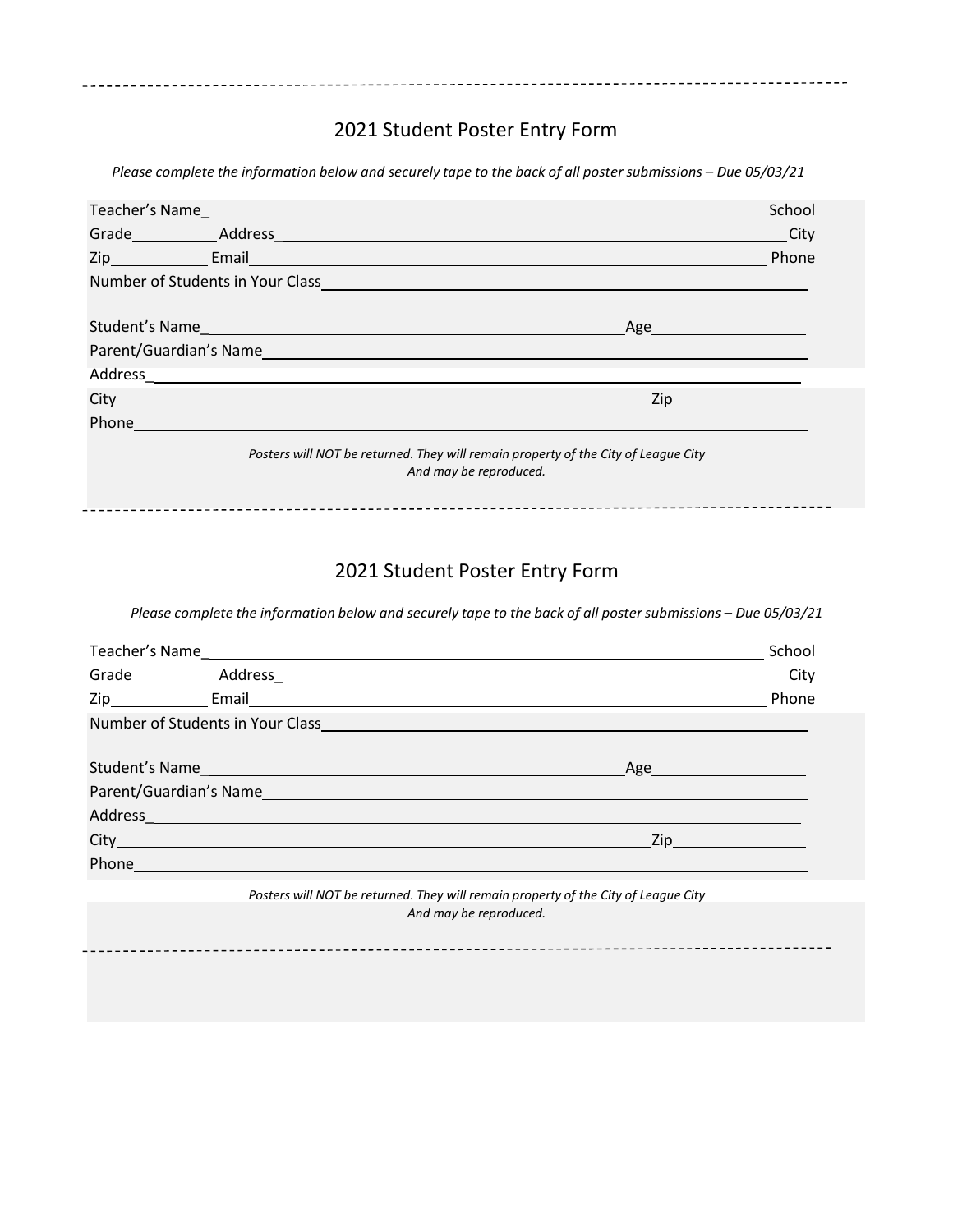Teachers: Please have participating students get this form of consent completed and returned with submitted posters.

#### CONSENT TO RELEASE FORM CITY OF LEAGUE CITY, TEXAS Water Conservation Poster Contest

In celebration of the American Water Works Association's(AWWA) nationally proclaimed "Drinking Water Week," which will be recognized May 2-8, 2021, the City of League City is sponsoring a water conservation poster contest for League City public and private school students, grades K-8. The contest encourages students to create a poster design using their own creative water conservation ideas and designs. The purpose of the contest is to promote water awareness and the importance of water conservation.

|  |                                                                                                                                                                                                                                                                                                                    |                                                                     | am the parent or legal                                                                                                    |  |  |
|--|--------------------------------------------------------------------------------------------------------------------------------------------------------------------------------------------------------------------------------------------------------------------------------------------------------------------|---------------------------------------------------------------------|---------------------------------------------------------------------------------------------------------------------------|--|--|
|  |                                                                                                                                                                                                                                                                                                                    | Print Name of Parent or Legal Guardian                              |                                                                                                                           |  |  |
|  |                                                                                                                                                                                                                                                                                                                    |                                                                     |                                                                                                                           |  |  |
|  |                                                                                                                                                                                                                                                                                                                    | pertaining to the League City Drinking Water Week Poster Contest.   | Child to participate in this contest. I also give permission to the City of League City for the items I have marked below |  |  |
|  |                                                                                                                                                                                                                                                                                                                    | I agree the City of League City may: (Please check all that apply.) |                                                                                                                           |  |  |
|  | Publish my child's name                                                                                                                                                                                                                                                                                            |                                                                     |                                                                                                                           |  |  |
|  | Publish my child's grade                                                                                                                                                                                                                                                                                           |                                                                     |                                                                                                                           |  |  |
|  | Publish the name of the school my child attends                                                                                                                                                                                                                                                                    |                                                                     |                                                                                                                           |  |  |
|  | Publish the poster or image of the poster my child submitted. (Publications may include, but are not limited to: The<br>City's website, newsletter, brochures, annual reports, media relations or similar public announcement and<br>educational materials.)<br>Publish an image of my child                       |                                                                     |                                                                                                                           |  |  |
|  | Televise my child at a League City Council Meeting. (Contest winners will be invited to attend a televised City<br>Council meeting where they will be publicly recognized for their achievement.)<br>I understand my permission for the items checked above does not obligate the City of League to use any of the |                                                                     |                                                                                                                           |  |  |
|  | information in its publications.                                                                                                                                                                                                                                                                                   |                                                                     |                                                                                                                           |  |  |
|  |                                                                                                                                                                                                                                                                                                                    | Parent or Legal Guardian                                            |                                                                                                                           |  |  |
|  |                                                                                                                                                                                                                                                                                                                    |                                                                     |                                                                                                                           |  |  |
|  |                                                                                                                                                                                                                                                                                                                    |                                                                     |                                                                                                                           |  |  |
|  |                                                                                                                                                                                                                                                                                                                    |                                                                     |                                                                                                                           |  |  |
|  |                                                                                                                                                                                                                                                                                                                    | City of League City                                                 |                                                                                                                           |  |  |

300 W. Walker St. League City, TX 77573 Telephone 281-554-1041 Fax 281-554-1044 **www.leaguecity.com**